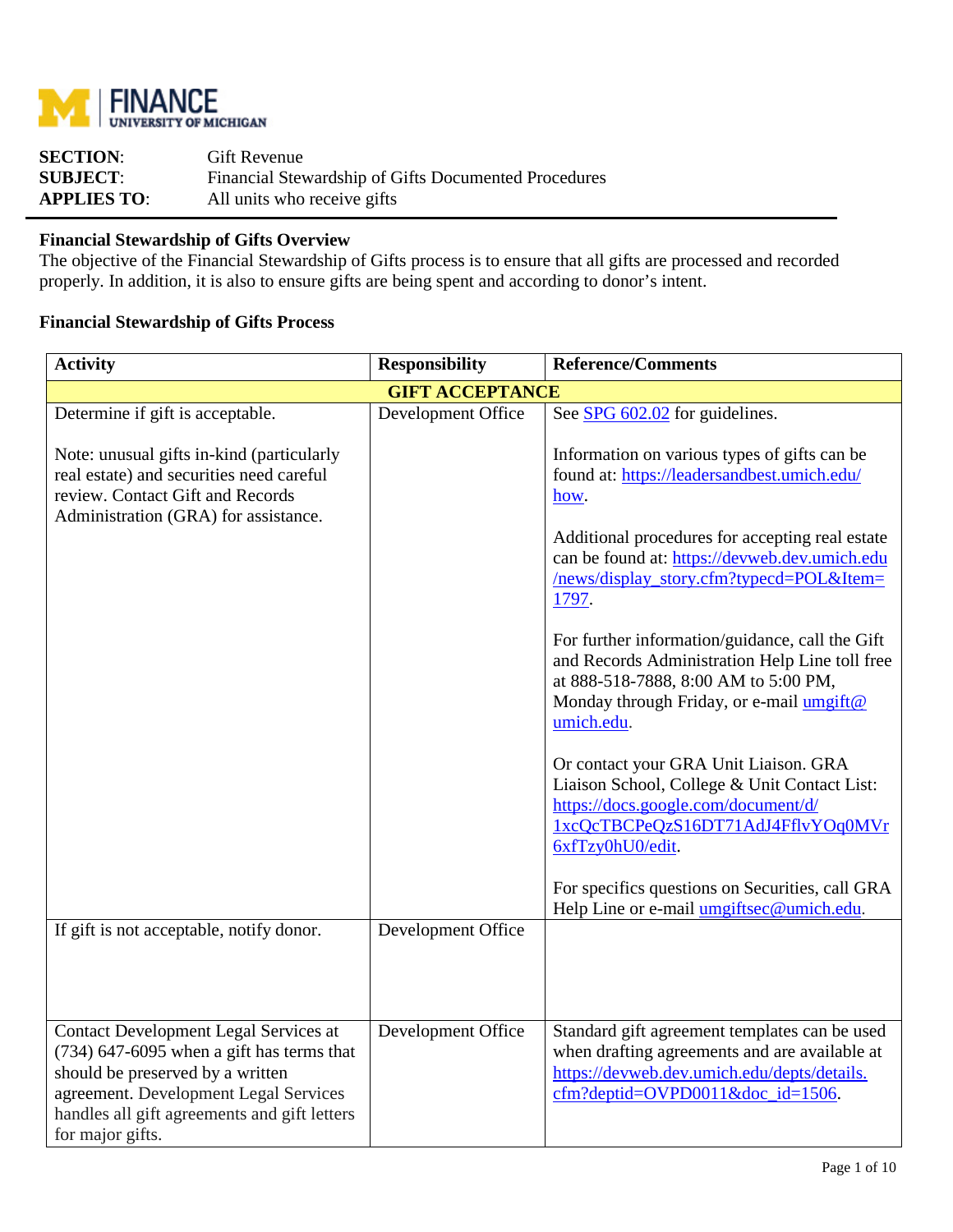

| Once agreement is written, obtain<br>necessary approvals/signatures from Dean<br>or Unit Director and Donor.                                                                                                                                                                            | Development Office         |                                                                                                                                                                                                                                                                                                                          |
|-----------------------------------------------------------------------------------------------------------------------------------------------------------------------------------------------------------------------------------------------------------------------------------------|----------------------------|--------------------------------------------------------------------------------------------------------------------------------------------------------------------------------------------------------------------------------------------------------------------------------------------------------------------------|
| NOTE: Two original copies should be<br>signed. One is retained by Office of                                                                                                                                                                                                             |                            |                                                                                                                                                                                                                                                                                                                          |
| Development and one is sent to Donor.                                                                                                                                                                                                                                                   |                            |                                                                                                                                                                                                                                                                                                                          |
| Forward signed agreements to                                                                                                                                                                                                                                                            | Development Office         | Note: CFO and/or Provost must also review                                                                                                                                                                                                                                                                                |
| Development Legal Services, who will<br>obtain VP of Development's                                                                                                                                                                                                                      |                            | and sign agreement for gift such as:                                                                                                                                                                                                                                                                                     |
| approval/signature (and CFO's or                                                                                                                                                                                                                                                        |                            | • Gifts for construction or increases in UM                                                                                                                                                                                                                                                                              |
| Provost's if necessary).                                                                                                                                                                                                                                                                |                            | operating budget require CFO approval.                                                                                                                                                                                                                                                                                   |
|                                                                                                                                                                                                                                                                                         |                            | • Gifts directly affecting faculty positions                                                                                                                                                                                                                                                                             |
| Once agreements are signed, Development                                                                                                                                                                                                                                                 |                            | require Provost's signature.                                                                                                                                                                                                                                                                                             |
| Legal Services will send one to be imaged                                                                                                                                                                                                                                               |                            | • Gifts of real estate require CFO approval                                                                                                                                                                                                                                                                              |
| and the other to the Donor. GRA will                                                                                                                                                                                                                                                    |                            | plus conformance to real estate policy.                                                                                                                                                                                                                                                                                  |
| record gift in DART.                                                                                                                                                                                                                                                                    |                            |                                                                                                                                                                                                                                                                                                                          |
|                                                                                                                                                                                                                                                                                         | PROCESSING/RECORDING GIFTS |                                                                                                                                                                                                                                                                                                                          |
| If an FBS-supported unit receives a gift<br>instead of the Office of Development, the<br>following position(s) are authorized to<br>receive the cash, checks, and/or handle the<br>credit card information.<br>GRA will record gifts submitted directly<br>to the lockbox by the donor. | Development Office         | Individuals handling cash/checks should take<br>the Cash Handling training course (My LINC<br>TME103) and individuals handling credit card<br>info should take the Merchant training course<br>(My LINC TME102). Cash Handling training<br>only needs to be taken once. Merchant training<br>needs to be taken annually. |
| Follow the steps/controls outlined in the                                                                                                                                                                                                                                               | Development Office         | Refer to Cash Handling procedures located on                                                                                                                                                                                                                                                                             |
| Cash and Check Handling written<br>procedures including:                                                                                                                                                                                                                                |                            | the FBS website, on each department's "Unit<br>Certification" page.                                                                                                                                                                                                                                                      |
|                                                                                                                                                                                                                                                                                         |                            |                                                                                                                                                                                                                                                                                                                          |
| 1. maintaining a log of gifts received.<br>2. safeguarding.<br>3. separation of duties, etc.                                                                                                                                                                                            |                            | Units can utilize the gift log available in<br>M+Google web apps. For more information<br>see: https://sites.google.com/a/ umich.edu/gift-<br>form/public-content/getting-started or https://<br>sites.google.com/a/umich.edu/gift-form/public-<br>content/help. Sign in with uniqname and                               |
|                                                                                                                                                                                                                                                                                         |                            | password.                                                                                                                                                                                                                                                                                                                |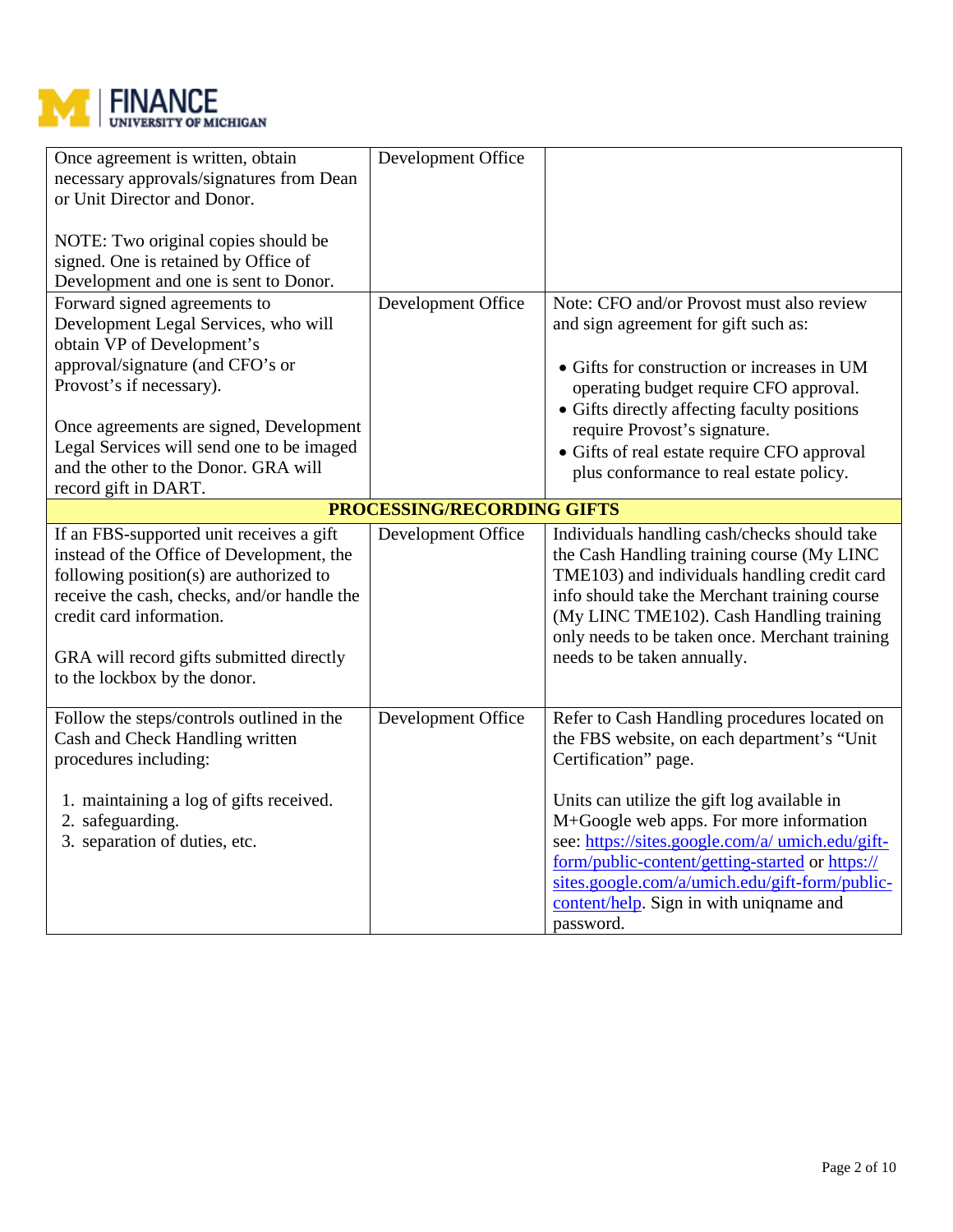

| If a cash gift is received, complete cash<br>receipt ticket (CRT) online using<br>Wolverine Access and deposit the cash at<br>an auto-deposit station.<br>If a check or credit card info is received,<br>do not deposit/process. Forward it to<br>Office of Gift and Records | Development Office | Individuals creating CRTs and/or depositing<br>cash should take the Depository Certification<br>training (My LINC TME101) every two years.<br>Positions responsible for depositing cash<br>should not be responsible for receiving funds<br>or performing reconciliation. |
|------------------------------------------------------------------------------------------------------------------------------------------------------------------------------------------------------------------------------------------------------------------------------|--------------------|---------------------------------------------------------------------------------------------------------------------------------------------------------------------------------------------------------------------------------------------------------------------------|
| Administration.                                                                                                                                                                                                                                                              |                    | For more info on depositing process, see:<br>http://www.treasury.umich.edu/deptraining.ht<br>ml.<br><b>IMPORTANT:</b> Do not send cash to the office<br>of gift and records administration or place in                                                                    |
|                                                                                                                                                                                                                                                                              |                    | the gift drop box, and never through campus<br>mail.                                                                                                                                                                                                                      |
| Confirm if the donor has a LookupID<br>(LID - formerly "EID") by performing a<br>constituent search in DART while<br>completing the Gift Processing Form. If<br>donor does not have LID, partially                                                                           | Development Office | Guidance on how to perform a constituent<br>search in DART can be found at: https://<br>dart.dev.umich.edu/node/72.<br>Gift Processing Form can be found at: https:                                                                                                       |
| complete the form leaving the LookupID<br>field blank.                                                                                                                                                                                                                       |                    | //sites.google.com/a/umich.edu/gift-form/.                                                                                                                                                                                                                                |
|                                                                                                                                                                                                                                                                              |                    | For instructions, see: https://sites.google.com<br>/a/umich.edu/gift-form/public-content/getting-<br>started, or https://sites.google.com/a/umich.<br>edu/gift-form/public-content/help.                                                                                  |
|                                                                                                                                                                                                                                                                              |                    | Also see the Best Practices in Gift Processing<br>presentation for further instructions: https://<br>docs.google.com/presentation/d/1GEWUjEjmo<br>45kWXo8_g4forhAI1Fcf0eUsoEAwfDeWvg/e<br>dit.                                                                            |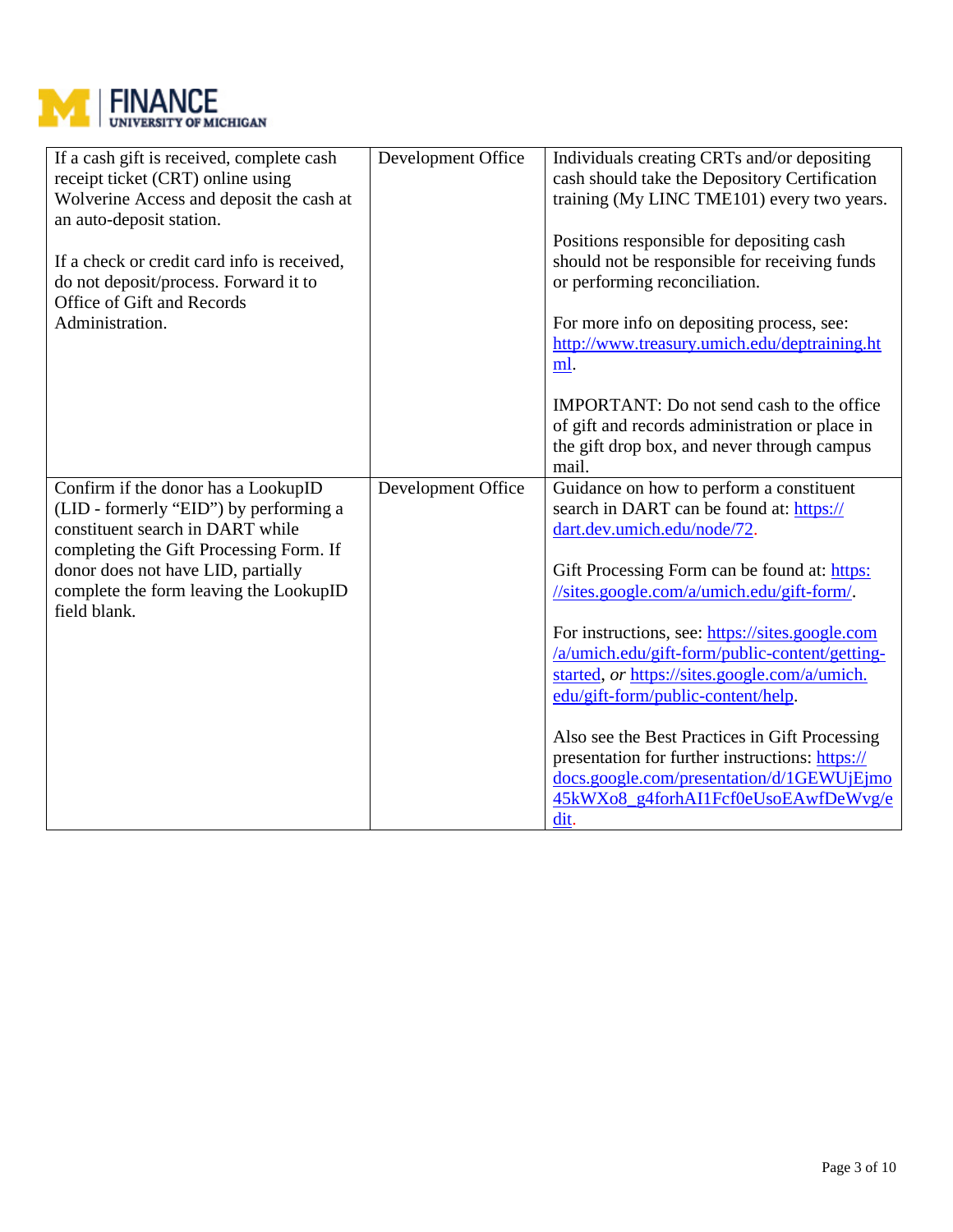

| Send Gift Processing Form (or Response<br>Card) along with the CRT (for cash gifts<br>only) or check or credit card info, and any<br>related correspondence (i.e. donor notes)<br>to Gift and Records Administration via<br>Development Drop Box.                                                                                        | Development Office | It is the responsibility of each unit to transfer<br>gifts to the processing office in a timely<br>manner.<br>Development Drop Boxes are located in the<br>Michigan Union and Pierpont Commons. |
|------------------------------------------------------------------------------------------------------------------------------------------------------------------------------------------------------------------------------------------------------------------------------------------------------------------------------------------|--------------------|-------------------------------------------------------------------------------------------------------------------------------------------------------------------------------------------------|
| For gifts with Constituent LookupIDs<br>(LID), use a <i>Standard</i> Campus Envelope.<br>Label the envelope "Development Drop<br>Box". These envelopes are delivered to<br>the Lockbox.                                                                                                                                                  |                    |                                                                                                                                                                                                 |
| For gifts without Constituent LookupIDs<br>(LID) or cash gifts/gifts in kind, use a red<br>Campus Envelope.                                                                                                                                                                                                                              |                    |                                                                                                                                                                                                 |
| Both red and any standard envelopes that<br>are labeled anything other than<br>"Development Drop Box" are delivered to<br>GRA.                                                                                                                                                                                                           |                    |                                                                                                                                                                                                 |
| Determine if a new, endowment-related<br>chartfield needs to be established. If so,<br>submit a New Chartfield Request Form to<br>FinOps and copy your GRA Unit Liaison.<br>For non-endowment related chartfields,<br>the form is submitted to SSC.                                                                                      | Development Office | New Chartfield Request Forms, which include<br>submission instructions, can be found here:<br>http://www.finance.umich.edu/node/11693                                                           |
| NOTE: Some new gifts may be deposited<br>to already established project/grants or<br>endowments as long as the donor does not<br>want a specific title for the gift or the<br>donor intent is not covered by already<br>established expendable or endowed<br>accounts. If a new chartfield is not needed,<br>send gift or pledge to GRA. |                    |                                                                                                                                                                                                 |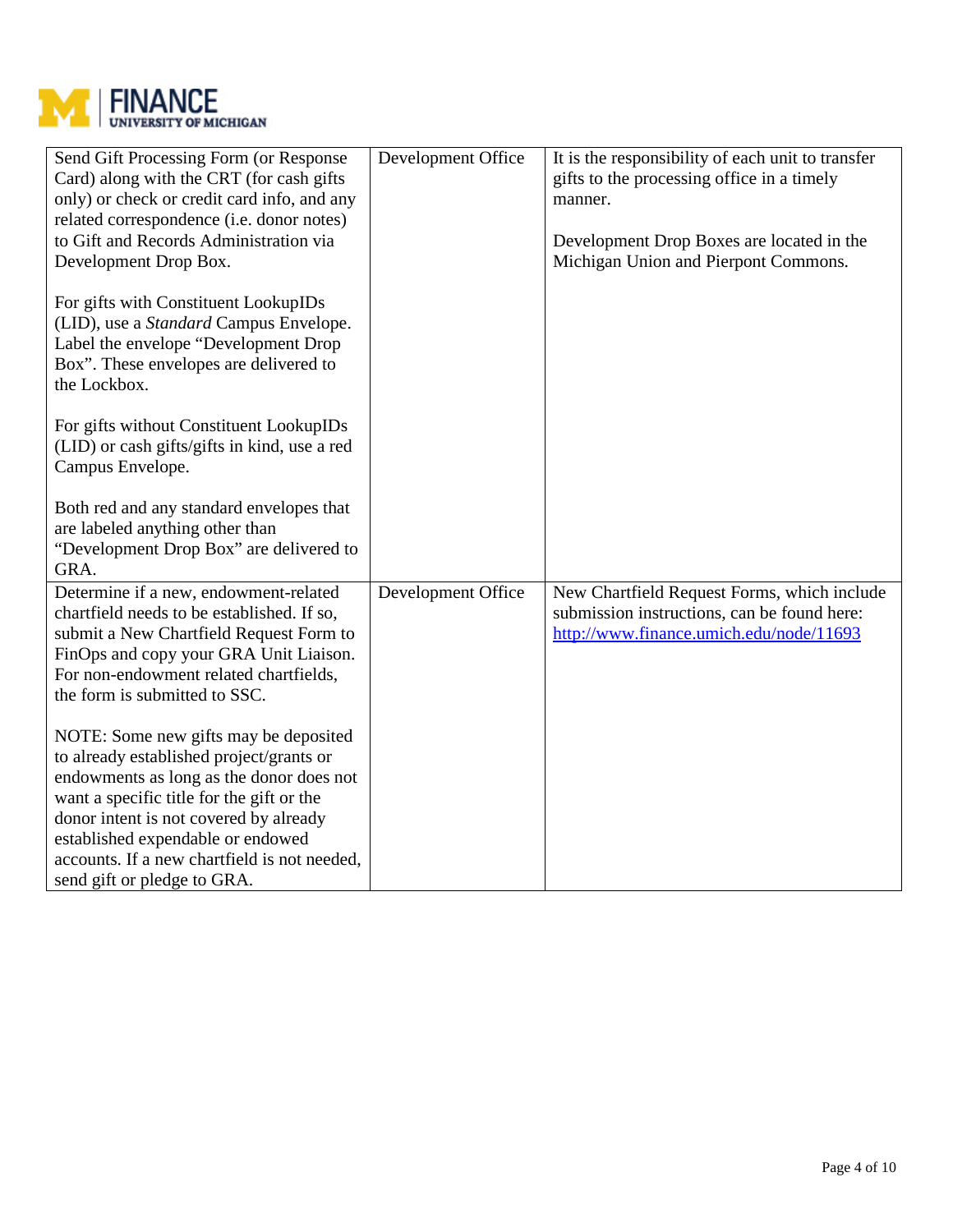

| Document and maintain donor intent.                                                                                                                                                                                                      | Development Office | Donor intent should be documented in a way<br>that allows the unit to easily review potential<br>uses of funds.                                                                                                                                                                                                                                                             |  |
|------------------------------------------------------------------------------------------------------------------------------------------------------------------------------------------------------------------------------------------|--------------------|-----------------------------------------------------------------------------------------------------------------------------------------------------------------------------------------------------------------------------------------------------------------------------------------------------------------------------------------------------------------------------|--|
|                                                                                                                                                                                                                                          |                    | Donor intent may be tracked in DART, it<br>should be entered within the Attributes tab of<br>the Purpose page. For more information, see:<br>https://dart.dev.umich.edu/node/94.                                                                                                                                                                                            |  |
|                                                                                                                                                                                                                                          |                    | Development Unit Liaisons should request<br>DART access for individuals requiring access<br>to enter donor intent via "Add New Contact<br>Info" or "Update Contact Info" forms: https:<br>//devweb.dev.umich.edu/directory/index.cfm,<br>or submit a DevSvcs Helpdesk Development<br>Systems Access ticket: http://services.dev.<br>umich.edu/index.php?base=team&page=csa. |  |
|                                                                                                                                                                                                                                          |                    | Successful completion of DEVE103 training<br>course is required prior to activating access.                                                                                                                                                                                                                                                                                 |  |
| Review the DART Gift Report weekly<br>and compare it to the unit-maintained log<br>to ensure all credit card and check gifts<br>were recorded accurately.                                                                                | Development Office | See "Gift Reconciliation Best Practices" for<br>more details: https://docs.google.com/<br>presentation/d/1GEWUjEjmo45kWXo8_g4for<br>hAI1Fcf0eUsoEAwfDeWvg/edit.                                                                                                                                                                                                             |  |
| For issues or questions, contact Gift and<br>Records Administration Help Line at 888-<br>518-7888, 8:00 AM to 5:00 PM, Monday<br>through Friday, or submit a ticket: http://<br>services.dev.umich.edu/index.php?base=te<br>am&page=gra. |                    | DART Gift Report is located in Business<br>Objects at: UM-Maintained $\rightarrow$ Development<br>$\rightarrow$ DART Development Reports by Category<br>$\rightarrow$ Revenue Reports $\rightarrow$ Gift Acknowledgement<br>Report (latest version).                                                                                                                        |  |
|                                                                                                                                                                                                                                          |                    |                                                                                                                                                                                                                                                                                                                                                                             |  |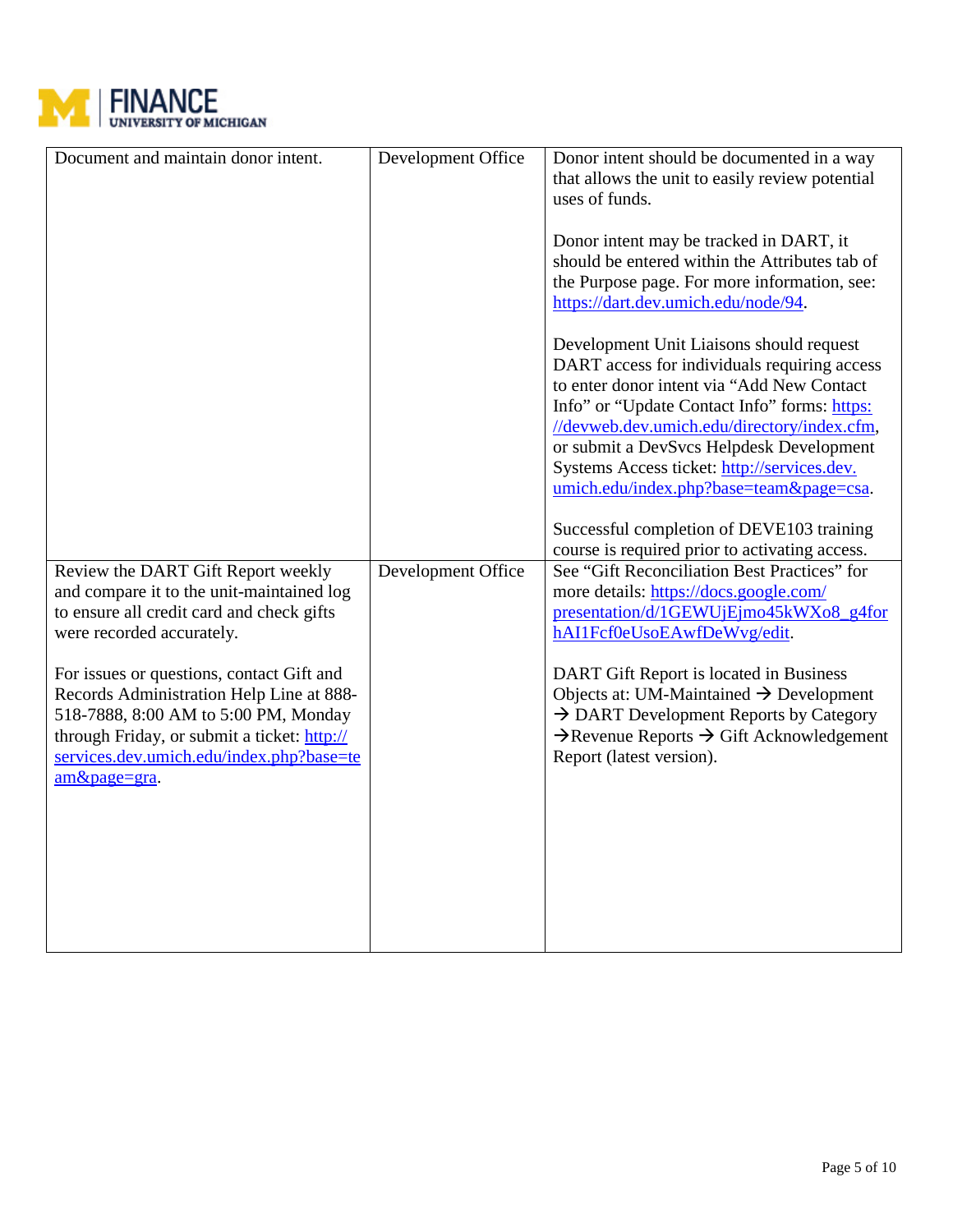

| <b>IDENTIFYING POTENTIAL USES</b>                                                                                                                                                                    |                                                                                             |                                                                                                                                                                                                                                                                                                                                                                                                                                                                                        |  |  |
|------------------------------------------------------------------------------------------------------------------------------------------------------------------------------------------------------|---------------------------------------------------------------------------------------------|----------------------------------------------------------------------------------------------------------------------------------------------------------------------------------------------------------------------------------------------------------------------------------------------------------------------------------------------------------------------------------------------------------------------------------------------------------------------------------------|--|--|
| FBS-supported departments develop a<br>plan to identify sources and potential uses<br>for restricted funds, and ensures they are<br>consistent with donor intent.                                    | FBS Department,<br>FBS Director, and<br>FBS Analyst                                         | All gifts should be spent according to donor<br>intent. Even if a donor only stipulates that the<br>gift is for a particular unit to spend at their<br>discretion, it should remain in the expendable<br>(gift) fund and should not be commingled with<br>other, non-restricted funds such as designated<br>or auxiliary.                                                                                                                                                              |  |  |
| Set up costs associated with the gift                                                                                                                                                                | <b>ACCOUNTING SET-UP/SPENDING</b><br>FBS Analyst<br>New/change in appts: M-Pathways Student |                                                                                                                                                                                                                                                                                                                                                                                                                                                                                        |  |  |
| expenditures corresponding with the<br>nature of the expense (e.g. appointments<br>for salary, Financial Aid Item Types for<br>student aid, shortcodes/chartfields for<br>purchases, etc).           |                                                                                             | <b>Administration and Human Resource</b><br>Management System → Workforce<br>Administration $\rightarrow$ Job Information $\rightarrow$<br>Submittal Form Pages (see Employment -<br>Change in Appt (Including New Appts)<br>procedures for more details).<br>FAIT request worksheets: http://www.mais.<br>umich.edu/student/faforms.html (see Unit-<br>Administered Financial Aid procedures for<br>more details).<br>Shortcode/Chartfield requests: http://ssc.umich<br>.edu/eForms. |  |  |
| Review and approve expenses via the<br>appropriate method (i.e. purchases<br>reviewed on expense report in Concur,<br>appointments reviewed on Submittal form,<br>or DBE Workflow transaction, etc.) | <b>FBS</b> Analyst                                                                          | See Concur written procedures and Change In<br>Appointment procedures for further details.<br>Procedures are located on the FBS website,<br>under "Unit Certification".                                                                                                                                                                                                                                                                                                                |  |  |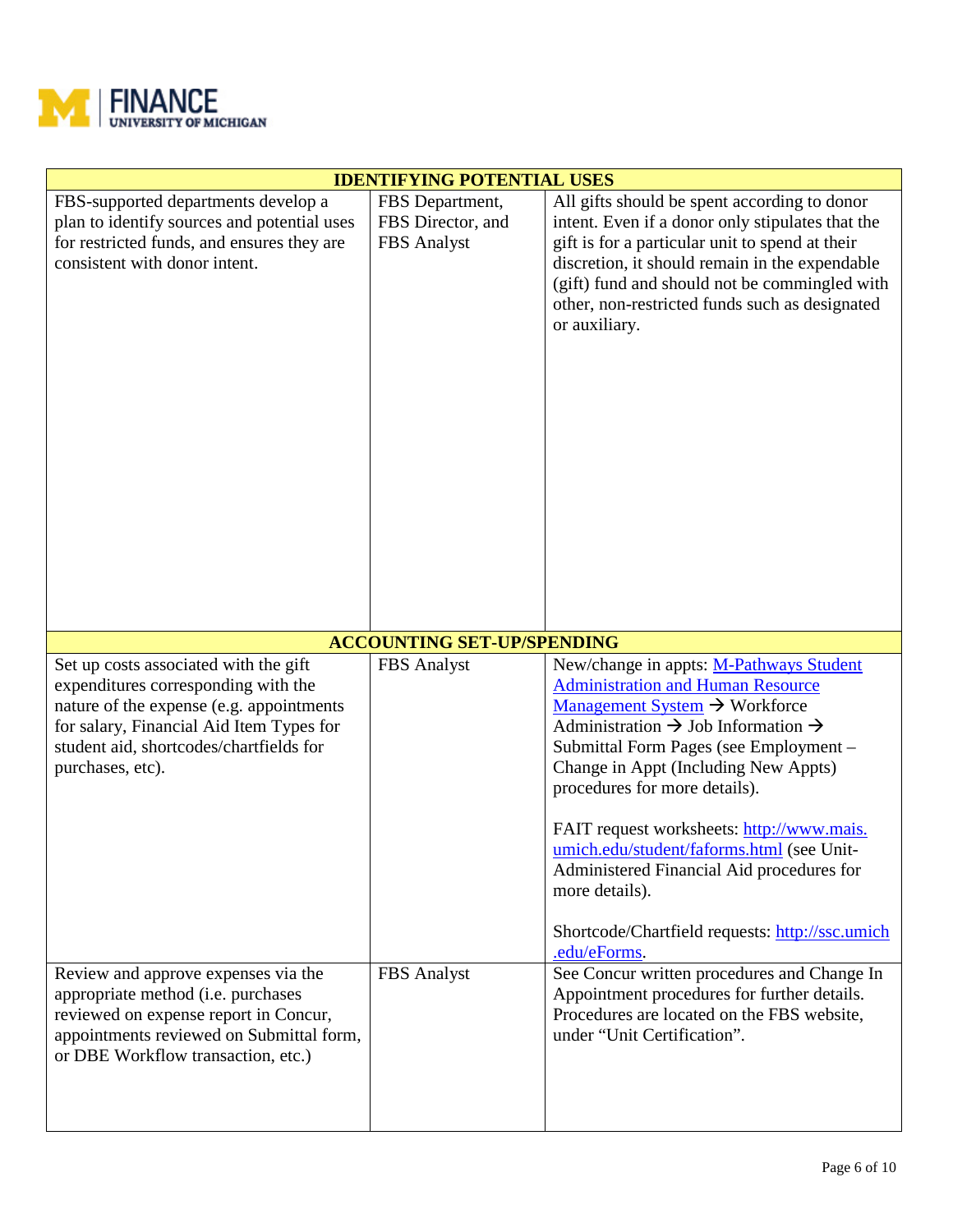

| Review "pending/holding" gift accounts<br>monthly in the Statement of Activity and<br>submit Gift Adjustment Ticket to Gift and<br><b>Records Administration Team before</b><br>quarterly deadline if transfers are<br>necessary. | Development Office | <b>GRA Gift Adjustments Ticket Box: http://</b><br>services.dev.umich.edu/index.php?base=team<br>$&$ page=gra.                                                                                                                                                                                                                                                                                                                                       |  |
|-----------------------------------------------------------------------------------------------------------------------------------------------------------------------------------------------------------------------------------|--------------------|------------------------------------------------------------------------------------------------------------------------------------------------------------------------------------------------------------------------------------------------------------------------------------------------------------------------------------------------------------------------------------------------------------------------------------------------------|--|
| Ensure funds were transferred by<br>confirming they are properly reflected in<br>DART/Gift Report and on the SOA.                                                                                                                 | Development Office |                                                                                                                                                                                                                                                                                                                                                                                                                                                      |  |
| Periodically review balances to identify<br>any unspent balances and/or deficits.<br>Notify appropriate management (including<br>both financial and development) of any<br>deficits or unspent balances.                          | FBS Analyst        |                                                                                                                                                                                                                                                                                                                                                                                                                                                      |  |
| <b>REPORTING BACK TO DONOR -</b>                                                                                                                                                                                                  |                    |                                                                                                                                                                                                                                                                                                                                                                                                                                                      |  |
| A report is sent to donors when the proper<br>criteria is met, including at donor's<br>request, over a threshold, per Stewardship<br>Guidelines, etc.                                                                             | Development Office | NOTE: For endowments and large gifts, the<br>Office of University Development and Unit<br>Stewardship departments report back to donor.<br>For additional guidance, see the "Stewardship"<br>Guidelines" document in DevNet at: https://<br>devweb.dev.umich.edu/depts/subsection.cfm?d<br>ocID=7224&deptid=OVPD0018.<br>For more information, select "Reporting"<br>within the <b>Stewardship Toolkit</b> on the<br>Stewardship homepage in DevNet. |  |
| Create and send report to donor(s).                                                                                                                                                                                               | Development Office | To see best practice examples, select <b>Best</b><br>Practices on the Stewardship homepage in<br>DevNet.                                                                                                                                                                                                                                                                                                                                             |  |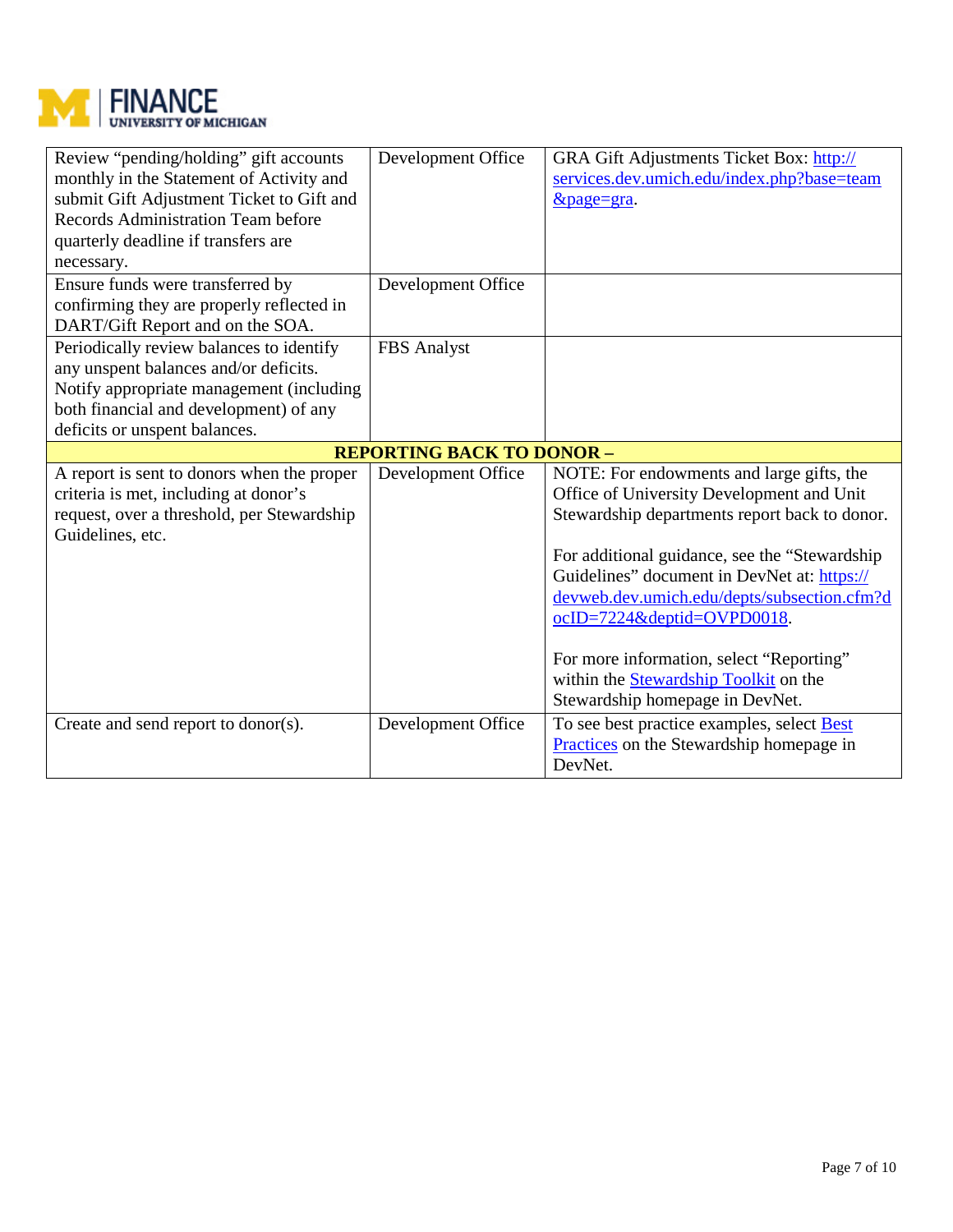

| Maintain a log of reports given to donor.                                       | Development Office                | Reports given to donor can be logged in DART                                       |
|---------------------------------------------------------------------------------|-----------------------------------|------------------------------------------------------------------------------------|
| Review to ensure all donors received a                                          |                                   | as an interaction or as a plan step with a                                         |
| report.                                                                         |                                   | category of "Stewardship" and a subcategory                                        |
|                                                                                 |                                   | of "Communication – Report". Request DART<br>DEVE101 for access, PRME101 to enter  |
|                                                                                 |                                   | interactions, and PRME201 and STWE101 to                                           |
|                                                                                 |                                   | fully utilize plan functionality. For more                                         |
|                                                                                 |                                   | information, see: https://dart.dev.umich.edu                                       |
|                                                                                 |                                   | /node/87.                                                                          |
|                                                                                 |                                   | Development Unit Liaisons should request                                           |
|                                                                                 |                                   | DART access for individuals requiring access                                       |
|                                                                                 |                                   | to enter stewardship information via "Add                                          |
|                                                                                 |                                   | New Contact Info" or "Update Contact Info"<br>forms: https://devweb.dev.umich.edu/ |
|                                                                                 |                                   | directory/index.cfm or submit a DevSvcs                                            |
|                                                                                 |                                   | Helpdesk Development Systems Access ticket:                                        |
|                                                                                 |                                   | http://services.dev.umich.edu/index.php?base=                                      |
|                                                                                 |                                   | team&page=csa.                                                                     |
|                                                                                 |                                   | Successful completion of STWE101 training                                          |
|                                                                                 |                                   | course is required prior to activating access.                                     |
|                                                                                 | <b>RECONCILIATION</b>             |                                                                                    |
| Review Statement of Activity and other                                          | FBS Analyst                       |                                                                                    |
| management reports as appropriate<br>depending on the nature of expenditures to |                                   |                                                                                    |
| ensure charges have been assigned to the                                        |                                   |                                                                                    |
| proper chartfields, and to identify any                                         |                                   |                                                                                    |
| unknown or unexpected activity.                                                 |                                   |                                                                                    |
| Maintain proper evidence of                                                     |                                   |                                                                                    |
| reconciliation.                                                                 |                                   |                                                                                    |
| Reconcile any cash gifts units deposit by                                       | FBS Analyst                       | See "Gift Reconciliation Best Practices" for                                       |
| comparing SOA and/or Finance Yearly<br>Trend Report to unit gift log.           |                                   | more details: https://docs.google.com/<br>presentation/d/1VRMCC00Tj1zJHTOkfcCXjy   |
|                                                                                 |                                   | quCgMyJZ8_TwxXEE7YSM/edit.                                                         |
|                                                                                 |                                   |                                                                                    |
|                                                                                 |                                   | Finance Yearly Trend Report can be found                                           |
|                                                                                 |                                   | under the MGMT REPORTS tab of MReports.                                            |
|                                                                                 |                                   |                                                                                    |
|                                                                                 |                                   |                                                                                    |
|                                                                                 | <b>MONITORING &amp; OVERSIGHT</b> |                                                                                    |
| Obtain and review a System Role Report                                          | Development Office                | ITS contact info: http://its.umich.edu/help/                                       |
| to validate all individuals with access to                                      |                                   |                                                                                    |
| DART are appropriate. Contact ITS<br>Access & Accounts to request a report.     |                                   |                                                                                    |
|                                                                                 |                                   |                                                                                    |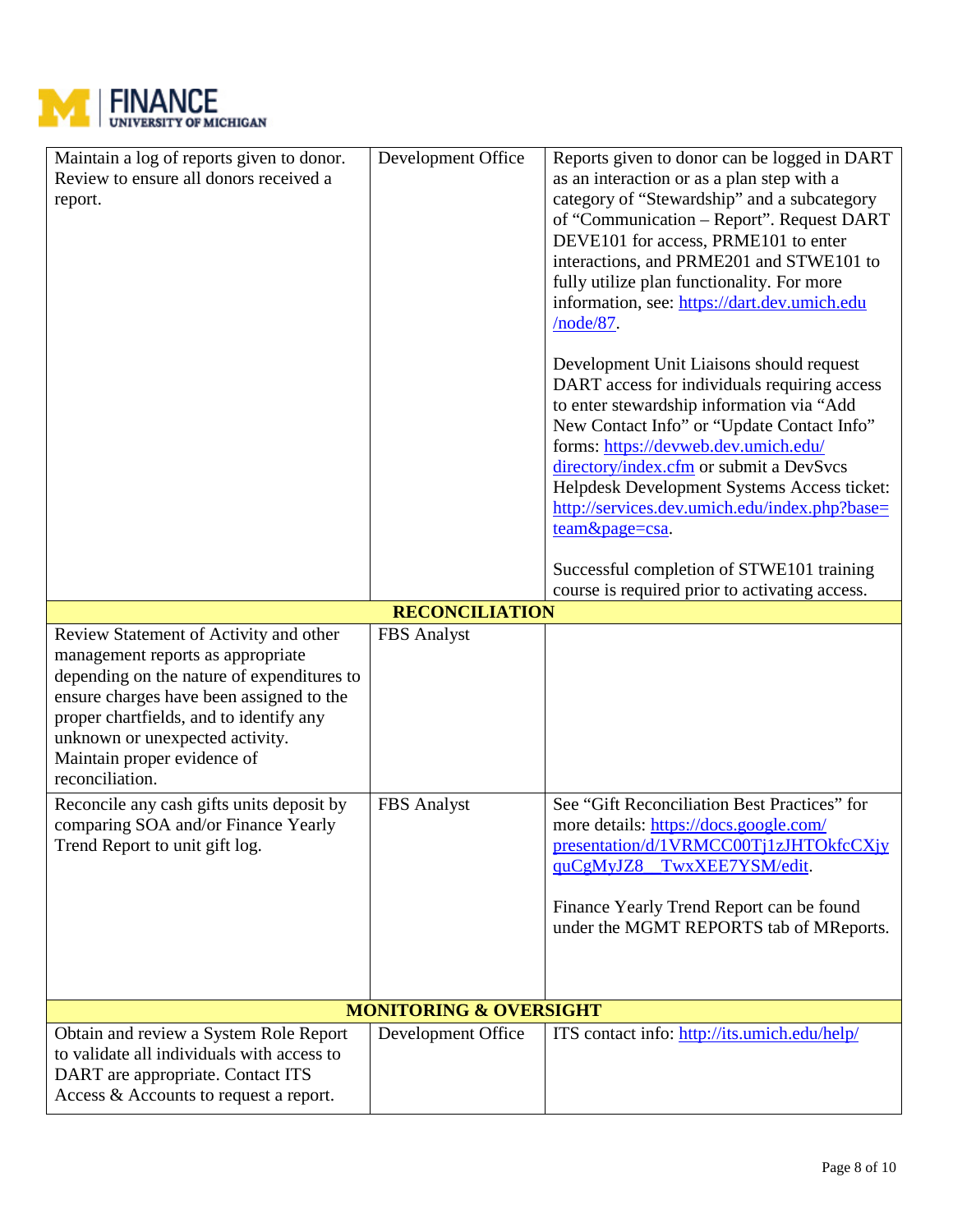

| Review the Gift Fund Analysis          | <b>FBS</b> Analyst | Report can be found in $M$ -Reports under the                   |
|----------------------------------------|--------------------|-----------------------------------------------------------------|
| Management Oversight report in         |                    | Internal Controls menu within the Compliance                    |
| MReports for reasonableness as well as |                    | $\vert$ tab $\rightarrow$ Internal Controls Other Reports/Tools |
| unspent balances and deficits.         |                    | $\rightarrow$ Gift Fund Analysis.                               |

## **Other related information:**

Key Contacts:

- Gift and Records Administration
	- o Gift and Records Help Line: 734.647.6179 Toll Free 888.518.7888
	- o Development Services Help Line: 734.647.7777
	- o Development Services Help Site: [http://services.dev.umich.edu](http://services.dev.umich.edu/)
	- o GRA Help Site Page: <http://services.dev.umich.edu/index.php?base=team&page=gra>
	- o DevNet (Development Intranet): [http://devnet.umich.edu](http://devnet.umich.edu/)
	- o Email (General Gift Info): umgift@umich.edu
	- o Email (Securities): umgiftsec@umich.edu
	- o Email (Matching Gifts): [umgiftmatch@umich.edu](mailto:umgiftmatch@umich.edu)
- Office of University Development: (734) 647-6000
	- o <https://leadersandbest.umich.edu/page.aspx?pid=446>
- Development Legal Services: (734) 647-6095
- <http://ogc.umich.edu/practice-areas/giving-bequests/>
- Financial Operations Accounting Services: o <http://www.finance.umich.edu/finops/accounting/contact>
- ITS: (734) 764-4357 or  $\frac{\text{4help@umich.edu}}{\text{4help@umich.edu}}$ 
	- o <http://its.umich.edu/help/>

# **Related Standard Practice Guides:**

- 602.01 [Office of Development](http://spg.umich.edu/policy/602.01)
- 602.02 [Gift Acceptance](http://spg.umich.edu/policy/602.02)
- 602.05 [Use and Release of Donor Information](http://spg.umich.edu/policy/602.05)
- 602.14 [Development Legal Services –](http://spg.umich.edu/policy/602.14) Office of the General Counsel
- 501.11 [University Investments and Endowment Funds](http://spg.umich.edu/policy/501.11)
- 519.03 [Cash Management Policies](http://spg.umich.edu/policy/519.03)

#### **Record of Revisions:**

| Date of      | <b>Description of Change</b>                                                                                                   | Page(s)         | <b>Approved By</b> |
|--------------|--------------------------------------------------------------------------------------------------------------------------------|-----------------|--------------------|
| <b>Issue</b> |                                                                                                                                | <b>Affected</b> |                    |
| 1/16/2013    | Original template created                                                                                                      | All             |                    |
| 10/7/2013    | Updates for FY14 including new form and log in<br>M+Google app and review of Gift Fund Analysis<br>management oversight report | 2, 3, 5, 7, 8   |                    |
| 1/18/16      | Replaced links                                                                                                                 | 1,3,8           |                    |